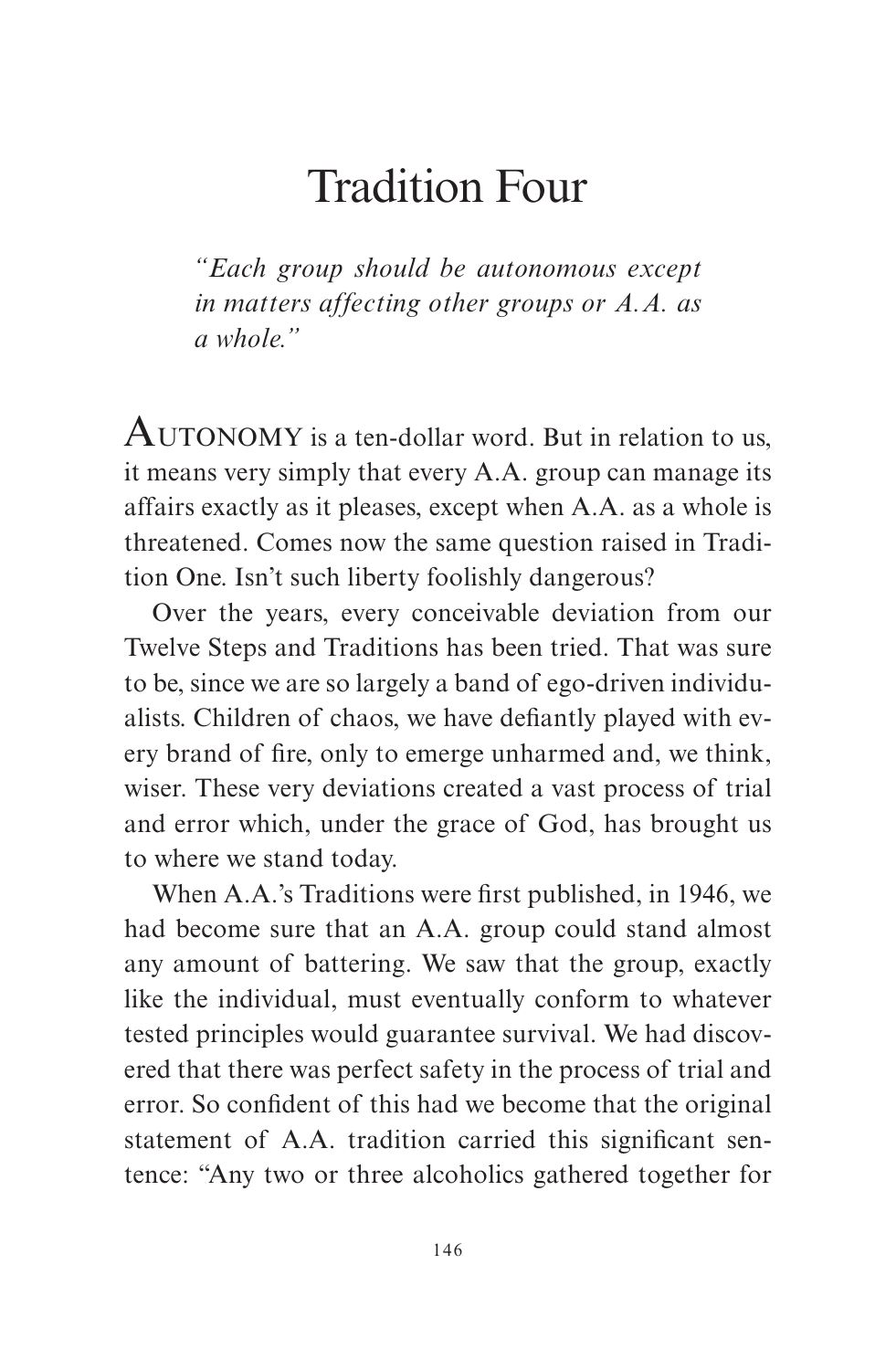sobriety may call themselves an A.A. group provided that as a group they have no other affiliation."

This meant, of course, that we had been given the courage to declare each A.A. group an individual entity, strictly reliant on its own conscience as a guide to action. In charting this enormous expanse of freedom, we found it necessary to post only two storm signals: A group ought not do anything which would greatly injure A.A. as a whole, nor ought it affiliate itself with anything or anybody else. There would be real danger should we commence to call some groups "wet," others "dry," still others "Republican" or "Communist," and yet others "Catholic" or "Protestant." The A.A. group would have to stick to its course or be hopelessly lost. Sobriety had to be its sole objective. In all other respects there was perfect freedom of will and action. Every group had the right to be wrong.

When A.A. was still young, lots of eager groups were forming. In a town we'll call Middleton, a real crackerjack had started up. The townspeople were as hot as firecrackers about it. Stargazing, the elders dreamed of innovations. They figured the town needed a great big alcoholic center, a kind of pilot plant A.A. groups could duplicate everywhere. Beginning on the ground floor there would be a club; in the second story they would sober up drunks and hand them currency for their back debts; the third deck would house an educational project—quite noncontroversial, of course. In imagination the gleaming center was to go up several stories more, but three would do for a start. This would all take a lot of money—other people's money. Believe it or not, wealthy townsfolk bought the idea.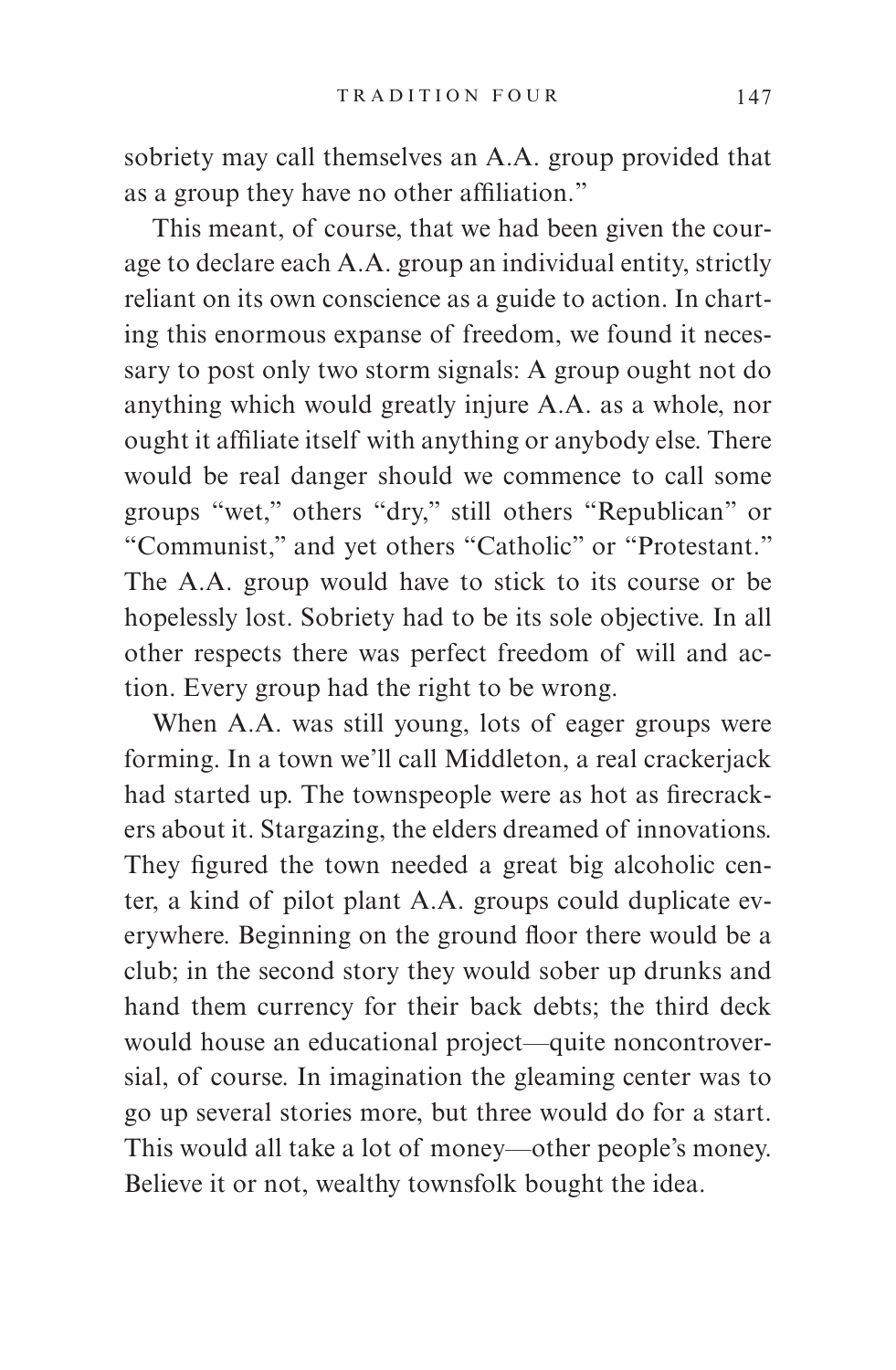There were, though, a few conservative dissenters among the alcoholics. They wrote the Foundation\* , A.A.'s headquarters in New York, wanting to know about this sort of streamlining. They understood that the elders, just to nail things down good, were about to apply to the Foundation for a charter. These few were disturbed and skeptical.

Of course, there was a promoter in the deal—a superpromoter. By his eloquence he allayed all fears, despite advice from the Foundation that it could issue no charter, and that ventures which mixed an A.A. group with medication and education had come to sticky ends elsewhere. To make things safer, the promoter organized three corporations and became president of them all. Freshly painted, the new center shone. The warmth of it all spread through the town. Soon things began to hum. To insure foolproof, continuous operation, sixty-one rules and regulations were adopted.

But alas, this bright scene was not long in darkening. Confusion replaced serenity. It was found that some drunks yearned for education, but doubted if they were alcoholics. The personality defects of others could be cured maybe with a loan. Some were club-minded, but it was just a question of taking care of the lonely heart. Sometimes the swarming applicants would go for all three floors. Some would start at the top and come through to the bottom, becoming club members; others started in the club, pitched a binge, were hospitalized, then graduated to education on the third floor. It was a beehive of activity, all right, but

<sup>\*</sup> In 1954, the name of the Alcoholic Foundation, Inc., was changed to the General Service Board of Alcoholics Anonymous, Inc., and the Foundation office is now the General Service Office.